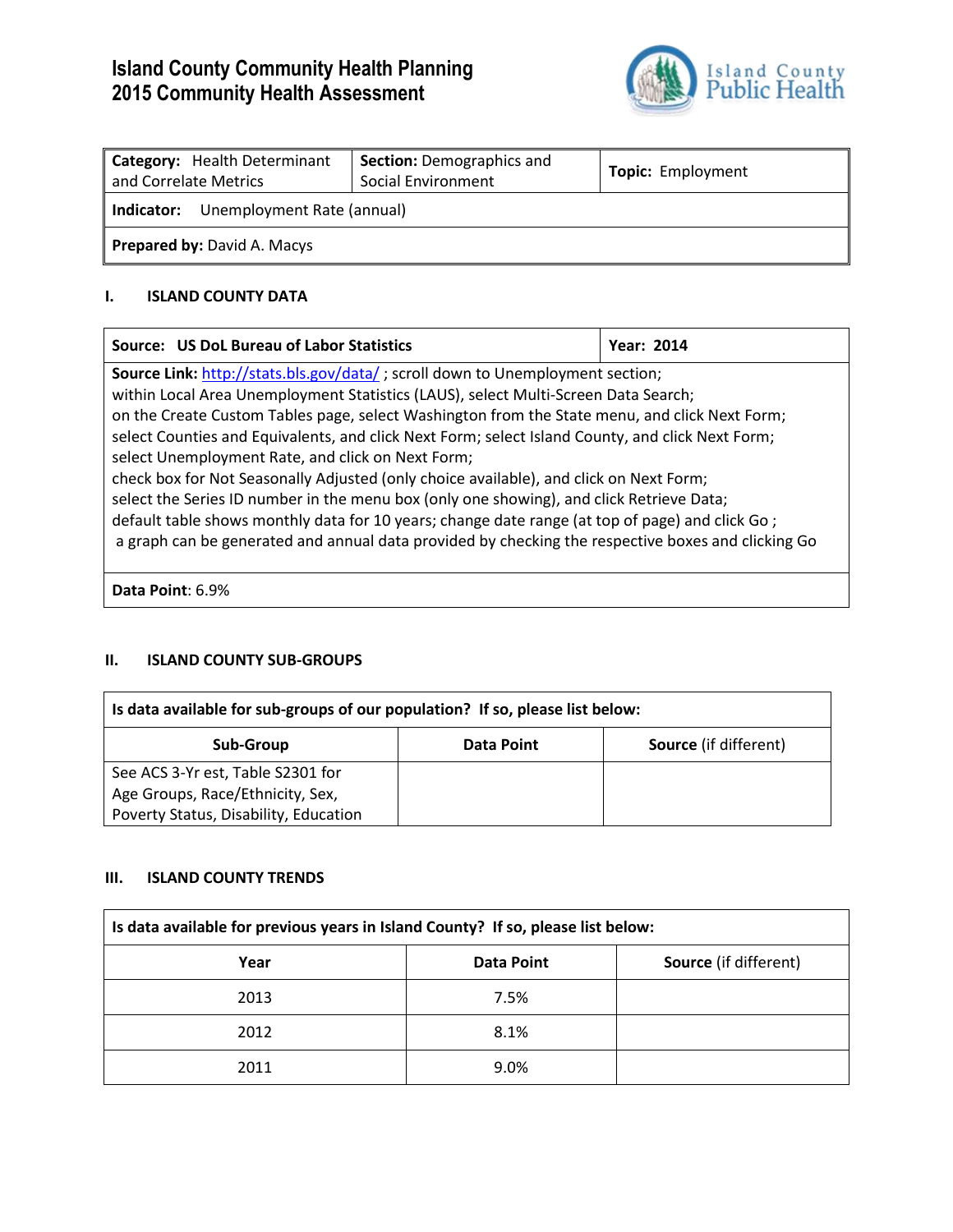| 2010 | 9.3% |  |
|------|------|--|
| 2009 | 9.0% |  |
| 2008 | 5.8% |  |
| 2007 | 5.5% |  |
| 2006 | 5.6% |  |

## **IV. WASHINGTON STATE**

| Source:                                                                                                                                                                                                                                                                                                                                                                     | <b>Year: 2006-2014</b> |  |
|-----------------------------------------------------------------------------------------------------------------------------------------------------------------------------------------------------------------------------------------------------------------------------------------------------------------------------------------------------------------------------|------------------------|--|
| Source Link: as in Box I, but substitute Statewide for Counties and Equivalents, and click Next Form;<br>Select Washington, and click Next Form; select Unemployment Rate, and click on Next Form;<br>check box for either Seasonally Adjusted or Not Seasonally Adjusted (used here for comparison to<br>Island County data), and click on Next Form;<br>the rest as above |                        |  |
| Data Point: 2014: 6.2% / 2013: 7.0% / 2012: 8.1% / 2011: 9.2% / 2010: 10.0% /                                                                                                                                                                                                                                                                                               |                        |  |
| 2009: 9.2% / 2008: 5.4% / 2007: 4.7% / 2006: 5.0%                                                                                                                                                                                                                                                                                                                           |                        |  |

# **V. UNITED STATES**

| Source:                                                                                            | Year: 2006-2014 |  |
|----------------------------------------------------------------------------------------------------|-----------------|--|
| <b>Source Link:</b> http://stats.bls.gov/data/; scroll down to Unemployment section;               |                 |  |
| within Labor Force Statistics including the National Unemployment Rate, select Top Picks;          |                 |  |
| from the list, check Unemployment Rate - LNS14000000, and click Retrieve Data at end of list, but  |                 |  |
| note that this is Seasonally Adjusted data only; Series LNU04000000 is Not Seasonally Adjusted,    |                 |  |
| and is used here for comparison to Island County data                                              |                 |  |
| default table shows monthly data for 10 years; change date range (at top of page) and click Go;    |                 |  |
| a graph can be generated and annual data provided by checking the respective boxes and clicking Go |                 |  |
|                                                                                                    |                 |  |
| 2014: 6.2% / 2013: 7.4% / 2012: 8.1% / 2011: 8.9% / 2010: 9.6% /<br><b>Data Point:</b>             |                 |  |
| 2009: 9.3% / 2008: 5.8% / 2007: 4.6% / 2006: 4.6%                                                  |                 |  |